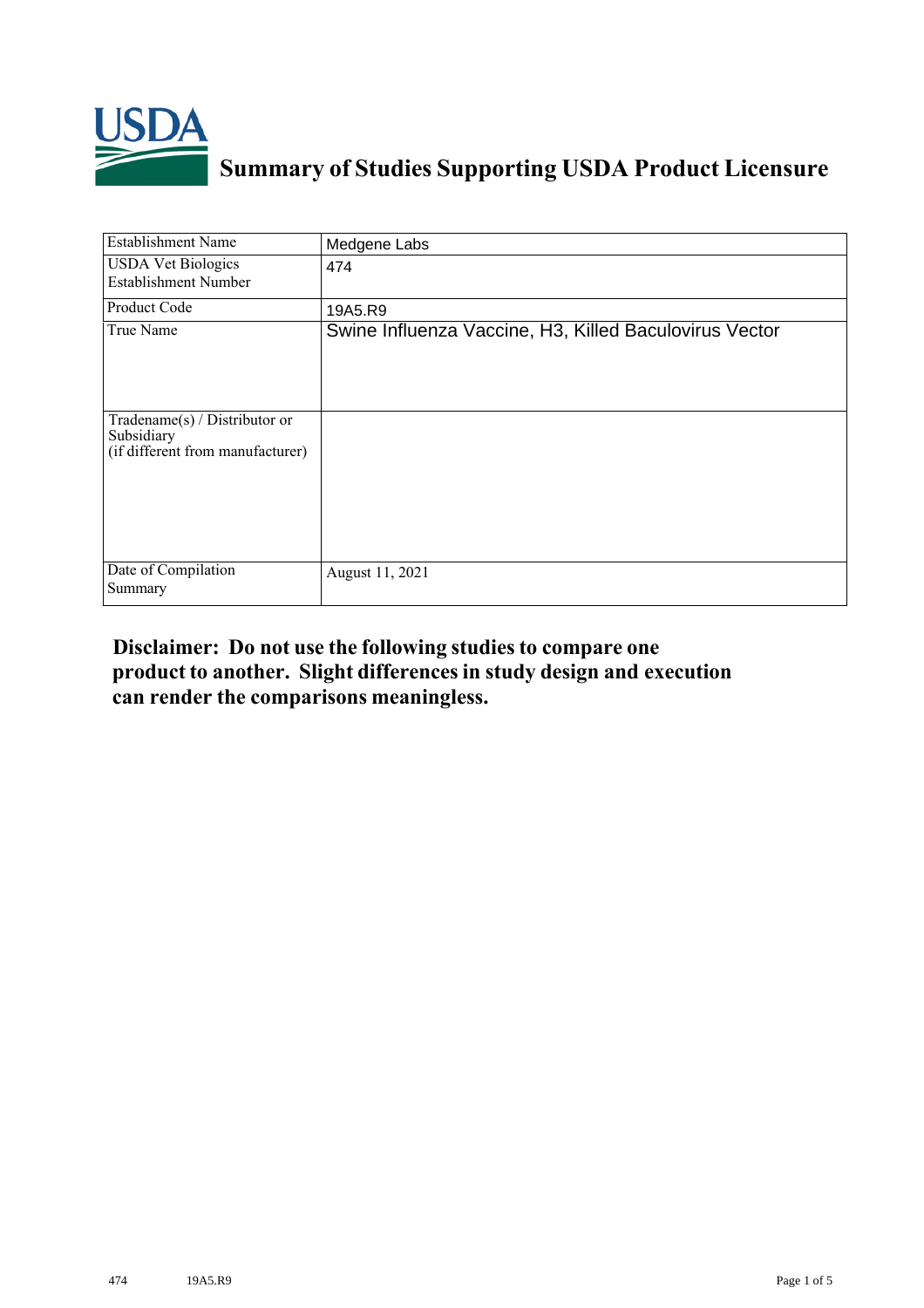| <b>Study Type</b>             | Efficacy                                                                                                                     |             |      |                          |                                                 |                          |              |  |
|-------------------------------|------------------------------------------------------------------------------------------------------------------------------|-------------|------|--------------------------|-------------------------------------------------|--------------------------|--------------|--|
| <b>Pertaining to</b>          | Swine Influenza Vaccine, H3, Killed Baculovirus Vector                                                                       |             |      |                          |                                                 |                          |              |  |
| <b>Study Purpose</b>          | To demonstrate efficacy against swine influenza virus (H3)                                                                   |             |      |                          |                                                 |                          |              |  |
| <b>Product Administration</b> | 2 doses, given intramuscularly, 3 weeks apart                                                                                |             |      |                          |                                                 |                          |              |  |
| <b>Study Animals</b>          | 3-4-week-old pigs, 30 vaccinates and 14 controls                                                                             |             |      |                          |                                                 |                          |              |  |
| <b>Challenge Description</b>  | Swine Influenza Virus (A/Swine/IA/A01566613/2014-H3N2)<br>was administered 14 days following 2 <sup>nd</sup> vaccination.    |             |      |                          |                                                 |                          |              |  |
| Interval observed after       | Pigs were evaluated for clinical signs for 5 days post challenge.                                                            |             |      |                          |                                                 |                          |              |  |
| challenge                     | Lung lesions were evaluated at 5 days post challenge.                                                                        |             |      |                          |                                                 |                          |              |  |
| <b>Results</b>                | Lung lesion scoring was performed 5 days post challenge and<br>total lung lesion percentage was calculated for every animal. |             |      |                          |                                                 |                          |              |  |
|                               | 5-number summary for Lung Lesion (%)                                                                                         |             |      |                          |                                                 |                          |              |  |
|                               | <b>Treatment</b>                                                                                                             | $\mathbf n$ | Min  | 25 <sup>th</sup><br>Pctl | Median                                          | 75 <sup>th</sup><br>Pctl | <b>Max</b>   |  |
|                               | Controls                                                                                                                     | 14          | 0.00 | 0.75                     | 2.68                                            | 3.99                     | 10.86        |  |
|                               | Vaccinates                                                                                                                   | 30          | 0.00 | 0.00                     | 0.00                                            | 0.00                     | 1.60         |  |
|                               | Summary of the Number of Affected Pigs in Each Group:                                                                        |             |      |                          |                                                 |                          |              |  |
|                               | <b>Treatment</b><br><b>Positive</b><br>Lesion<br>Score <sup>1</sup>                                                          |             |      |                          | <b>Negative</b><br>Lesion<br>Score <sup>1</sup> |                          | <b>Total</b> |  |
|                               | Controls                                                                                                                     |             |      | 13                       |                                                 |                          | 14           |  |
|                               | Vaccinates                                                                                                                   |             |      | 6                        | 24                                              |                          | 30           |  |
|                               | <sup>1</sup> Lung Lesion % > 0 = positive, otherwise negative                                                                |             |      |                          |                                                 |                          |              |  |
|                               |                                                                                                                              |             |      |                          |                                                 |                          |              |  |
|                               |                                                                                                                              |             |      |                          |                                                 |                          |              |  |
|                               |                                                                                                                              |             |      |                          |                                                 |                          |              |  |
|                               | Raw data shown on attached page.                                                                                             |             |      |                          |                                                 |                          |              |  |
| <b>USDA Approval Date</b>     | June 28, 2019                                                                                                                |             |      |                          |                                                 |                          |              |  |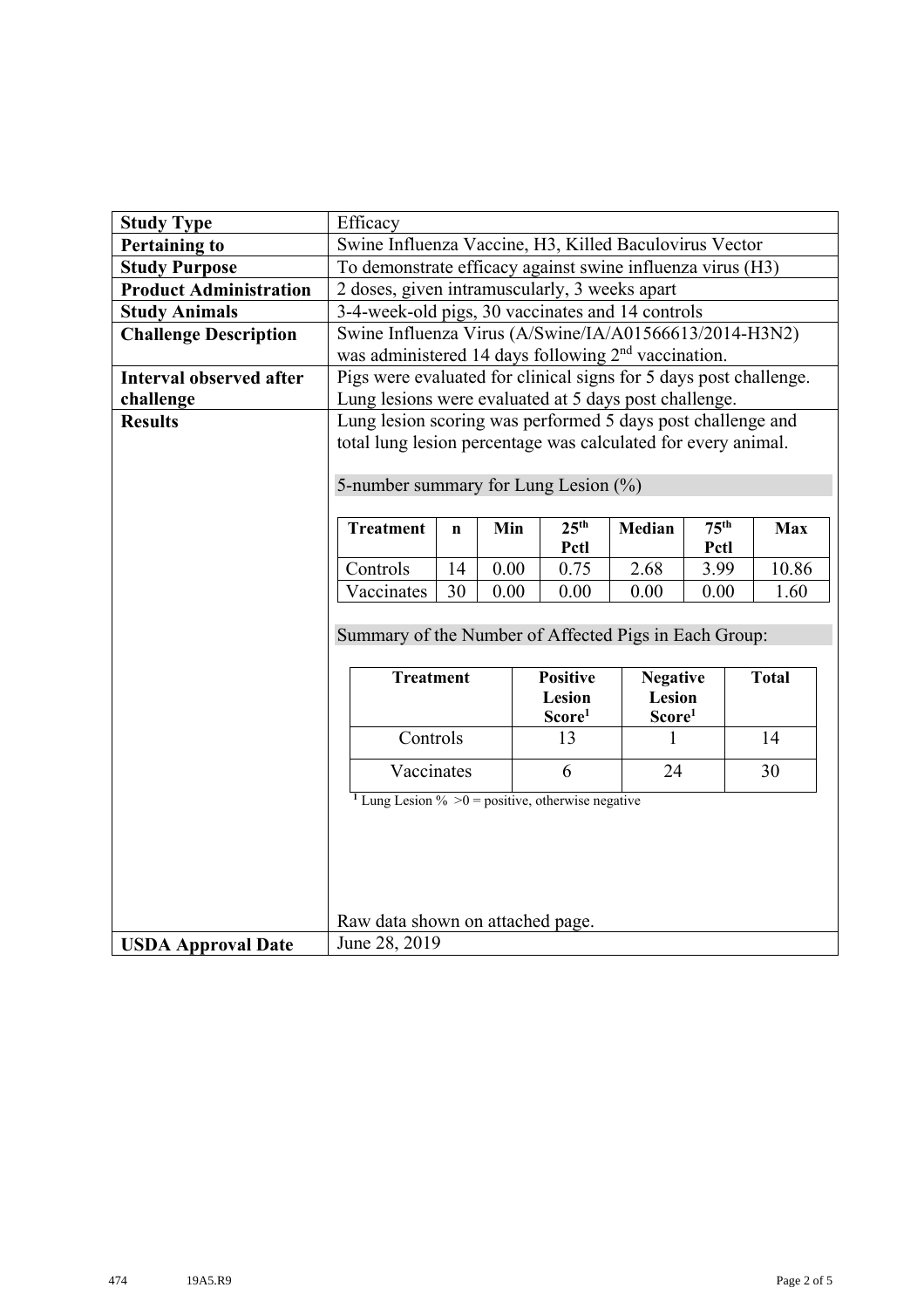| Vaccinate      | Control |  |  |  |
|----------------|---------|--|--|--|
| 0              | 0       |  |  |  |
| 0              | 0.2     |  |  |  |
| 0              | 0.5     |  |  |  |
| 0              | 0.75    |  |  |  |
| 0              | 0.85    |  |  |  |
| 0              | 1.15    |  |  |  |
| 0              | 1.8     |  |  |  |
| $\overline{0}$ | 3.55    |  |  |  |
| 0              | 3.625   |  |  |  |
| 0              | 3.8     |  |  |  |
| 0              | 3.9875  |  |  |  |
| 0              | 4.475   |  |  |  |
| 0              | 4.75    |  |  |  |
| 0              | 10.8625 |  |  |  |
| 0              |         |  |  |  |
| 0              |         |  |  |  |
| 0              |         |  |  |  |
| 0              |         |  |  |  |
| 0              |         |  |  |  |
| 0              |         |  |  |  |
| 0              |         |  |  |  |
| 0              |         |  |  |  |
| 0              |         |  |  |  |
| 0              |         |  |  |  |
| 0.05           |         |  |  |  |
| 0.1            |         |  |  |  |
| 0.25           |         |  |  |  |
| 0.35           |         |  |  |  |
| 0.7625         |         |  |  |  |
| 1.6            |         |  |  |  |

## **Lung Lesion Scores (%), in order of rank:**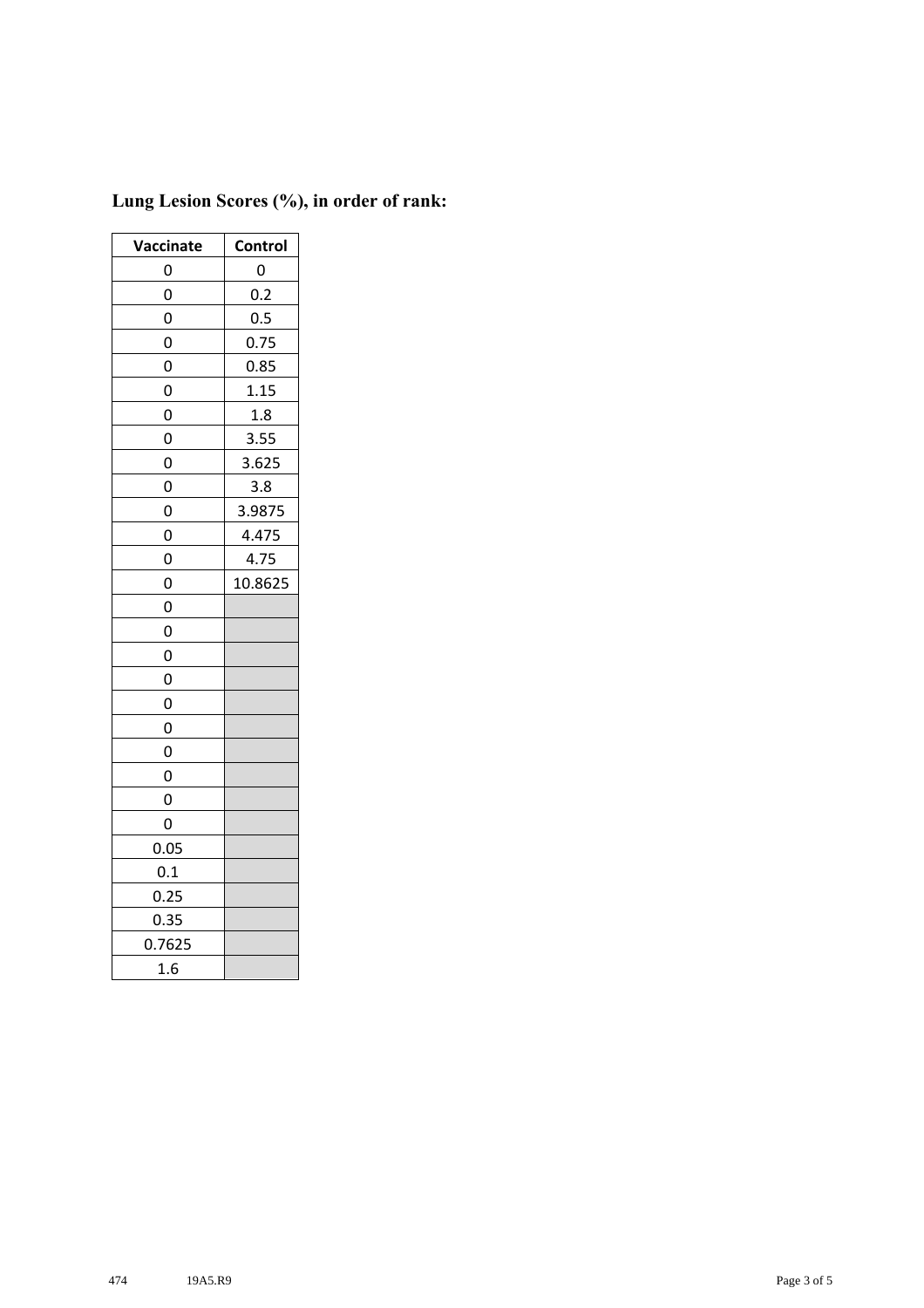| <b>Study Type</b>        | Safety                                                                           |                                             |               |                       |                  |                                                                      |             |  |  |  |  |
|--------------------------|----------------------------------------------------------------------------------|---------------------------------------------|---------------|-----------------------|------------------|----------------------------------------------------------------------|-------------|--|--|--|--|
| <b>Pertaining to</b>     | Swine Influenza Vaccine, H3                                                      |                                             |               |                       |                  |                                                                      |             |  |  |  |  |
| <b>Study Purpose</b>     | To demonstrate safety under field conditions                                     |                                             |               |                       |                  |                                                                      |             |  |  |  |  |
| Product                  | 2 doses, given intramuscularly, 3 weeks apart                                    |                                             |               |                       |                  |                                                                      |             |  |  |  |  |
| <b>Administration</b>    |                                                                                  |                                             |               |                       |                  |                                                                      |             |  |  |  |  |
| <b>Study Animals</b>     | 899 pigs at 4 sites in 3 distinct geographical regions. Minimum age 28           |                                             |               |                       |                  |                                                                      |             |  |  |  |  |
|                          | days                                                                             |                                             |               |                       |                  |                                                                      |             |  |  |  |  |
| <b>Challenge</b>         |                                                                                  | Not applicable                              |               |                       |                  |                                                                      |             |  |  |  |  |
| <b>Description</b>       |                                                                                  |                                             |               |                       |                  |                                                                      |             |  |  |  |  |
| <b>Interval observed</b> | Not applicable                                                                   |                                             |               |                       |                  |                                                                      |             |  |  |  |  |
| after challenge          |                                                                                  |                                             |               |                       |                  |                                                                      |             |  |  |  |  |
| <b>Results</b>           |                                                                                  |                                             |               |                       |                  | Pigs were observed immediately after each vaccination and daily      |             |  |  |  |  |
|                          |                                                                                  | through 14 days after the last vaccination. |               |                       |                  |                                                                      |             |  |  |  |  |
|                          |                                                                                  |                                             |               |                       |                  |                                                                      |             |  |  |  |  |
|                          |                                                                                  | <b>Injection Site Reactions</b>             |               |                       |                  |                                                                      |             |  |  |  |  |
|                          |                                                                                  |                                             |               |                       |                  |                                                                      |             |  |  |  |  |
|                          | <b>Site</b><br>Total #<br><b>Maximum Size of</b><br><b>Animals</b><br>Total # of |                                             |               |                       |                  |                                                                      |             |  |  |  |  |
|                          |                                                                                  | <sub>of</sub>                               |               | <b>Injection Site</b> |                  | <b>Animals</b>                                                       | with No     |  |  |  |  |
|                          |                                                                                  | <b>Animals</b>                              |               | <b>Reaction (cm)</b>  |                  | with                                                                 | Injection   |  |  |  |  |
|                          |                                                                                  |                                             |               |                       |                  | Injection                                                            | <b>Site</b> |  |  |  |  |
|                          | <b>Reaction</b><br><b>Site</b>                                                   |                                             |               |                       |                  |                                                                      |             |  |  |  |  |
|                          |                                                                                  |                                             |               |                       |                  |                                                                      |             |  |  |  |  |
|                          |                                                                                  |                                             | < 1.5         | $1.5-$                | >5.0             | <b>Reactions</b>                                                     |             |  |  |  |  |
|                          |                                                                                  |                                             |               | 5.0                   |                  |                                                                      |             |  |  |  |  |
|                          | Site 1                                                                           | 230                                         | 26            | 10                    | $\boldsymbol{0}$ | 36                                                                   | 194         |  |  |  |  |
|                          | Site 2                                                                           | 217                                         | 36            | $\mathbf{1}$          | $\boldsymbol{0}$ | 37                                                                   | 180         |  |  |  |  |
|                          | Site 3                                                                           | 223                                         | 123           | 21                    | $\boldsymbol{0}$ | 144                                                                  | 79          |  |  |  |  |
|                          | Site 4                                                                           | 229                                         | 11            | $\overline{2}$        | $\boldsymbol{0}$ | 13                                                                   | 216         |  |  |  |  |
|                          |                                                                                  |                                             | <b>Totals</b> |                       |                  | 230                                                                  | 669         |  |  |  |  |
|                          |                                                                                  |                                             |               |                       |                  |                                                                      |             |  |  |  |  |
|                          |                                                                                  |                                             |               |                       |                  | All injection site reactions resolved within 3 weeks of vaccination. |             |  |  |  |  |
|                          |                                                                                  |                                             |               |                       |                  |                                                                      |             |  |  |  |  |
|                          |                                                                                  |                                             |               |                       |                  |                                                                      |             |  |  |  |  |
|                          |                                                                                  |                                             |               |                       |                  |                                                                      |             |  |  |  |  |
|                          |                                                                                  |                                             |               |                       |                  |                                                                      |             |  |  |  |  |
|                          |                                                                                  |                                             |               |                       |                  |                                                                      |             |  |  |  |  |
|                          |                                                                                  |                                             |               |                       |                  |                                                                      |             |  |  |  |  |
|                          |                                                                                  |                                             |               |                       |                  |                                                                      |             |  |  |  |  |
|                          |                                                                                  |                                             |               |                       |                  |                                                                      |             |  |  |  |  |
|                          |                                                                                  |                                             |               |                       |                  |                                                                      |             |  |  |  |  |
|                          |                                                                                  |                                             |               |                       |                  |                                                                      |             |  |  |  |  |